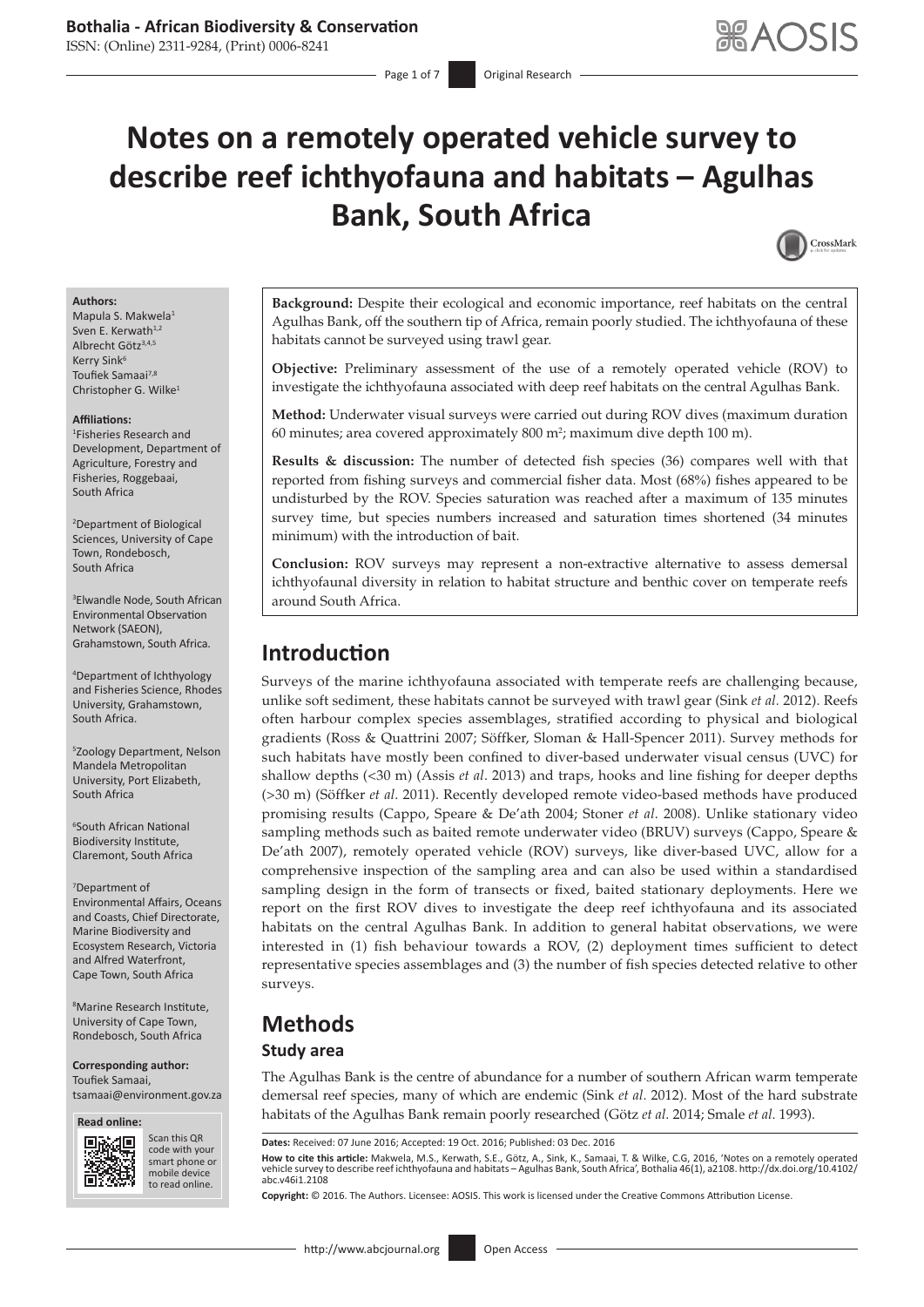Six sites were surveyed on the central Agulhas Bank during summer 2009 to 2010, namely Vlak Bank, Martha's Reef, 12-Mile Bank, Alphard Bank, 45-Mile Bank and 72-Mile Bank. The former four were surveyed during dedicated research voyages with the *RV Ellen Khuzwayo*; the latter two during a 2009 survey with the *Seacor Achiever* dedicated to assessing the impact of petroleum infrastructure on the area (Sink *et al*. 2010) (Figure 1).

#### **Survey dives**

A Seaeye Falcon ROV (SAAB, system 12177) was used to carry out the surveys. The ROV dives from the *RV Ellen Khuzwayo* were carried out on anchor, and the *Seacor Achiever* was able to maintain position above the dive stations. At each of the six sites, four ROV dives of between 45 and 60 minutes each were conducted consecutively at adjacent locations 0.5 km apart. Cumulative dive times per site amounted to between 180 and 240 minutes, and dives usually covered an area of approximately 800 m<sup>2</sup>. Although the pilot attempted to fly the device close (~2 m) to the seafloor to allow for recognition of the sessile marine life, the difficulty of maintaining a constant distance to the seafloor over diverse,

high-profile reef in considerable currents precluded standardised transects. The general habitat characteristics for each site were assessed following the methodology of Götz *et al*. (2009), in terms of substrate composition, reef profile (low, medium and high), rugosity (low and high) and benthic cover.

At the site with the highest ichthyofauna diversity (Martha's Reef), species behaviour towards the ROV was recorded as follows: positive, if the fishes were attracted and swam towards the vehicle; negative, if the fishes were visibly disturbed and altered their behaviour to avoid the vehicle; neutral, if no behavioural reaction was evident. In addition, ROV motion at the time of observation was noted as 'stationary' or 'moving'. At four of the six sites, species saturation was determined by noting individual video times when new species were detected. At two sites, after an initial reconnaissance period, a weighted bait bag with pilchard (*Sardinops sagax*) was lowered down at the end of a 10-mm rope to the sea floor in the vicinity of the ROV to attract more fishes to the survey area. Overall ichthyofaunal diversity was compared to fishing survey reports and commercial fishing data from the same sites



*Source*: DAFF, DEA & SAEON unpublished data

**FIGURE 1:** Bathymetric map of the South African south coast with locations of ROV dive sites on prominent reefs on the central Agulhas Bank.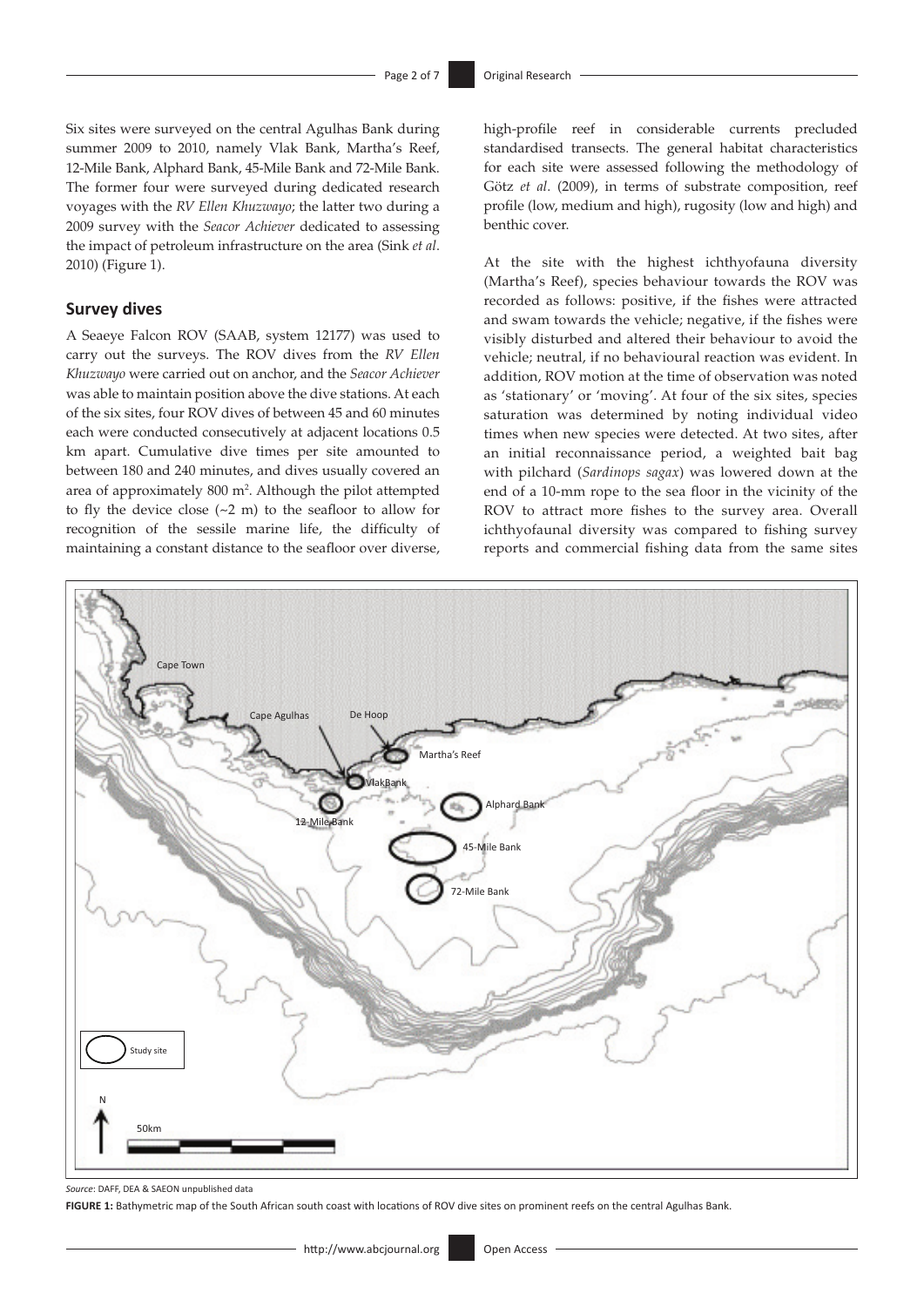(Table 3, Götz *et al*. 2014, Department of Agriculture, Forestry and Fisheries [DAFF], unpublished data).

## **Results and discussion**

Although ROVs have been used to study abundance and behaviour of fish communities beyond SCUBA diving depth since the early 2000s (Harvey *et al*. 2007; Widder *et al*. 2005), their use in South Africa has been limited (Roberts *et al*. 2006). Although our findings should be regarded as preliminary because of the small sample size and the exploratory nature of the observations, they represent the first ichthyofaunal (and habitat) ROV survey on the Agulhas Bank mesophotic reefs. Previously, these habitats were assessed only with indirect methods like fishing (Japp, Sims & Smale 1994) and dredging (Götz *et al*. 2014; Samaai, Janson & Kelly 2012).

#### **General description of study sites**

The ROV surveys in this study revealed complex, diverse reef habitats (Figure 2), which differed considerably in profile, rugosity, sand inundation and benthic invertebrate cover (Table 1). The survey at the Vlak Bank between 20- and 30-m water depths revealed patchy, low-profile reef habitat interspersed with sandy areas. The reef itself was of low rugosity and heavily inundated with sand. Massive (up to 50-cm height) wall sponges (*Spirastrella* spp), gorgonians (*Eunicella* spp) and red algae dominated the benthic biota. Martha's Reef was surveyed in an area with rocky ridges of



*Source*: DAFF, DEA & SAEON unpublished data

**FIGURE 2:** ROV video footage illustrating the diverse habitats found on the mesophotic reefs on the Agulhas Bank and associated ichthyofauna.

| <b>TABLE 1:</b> Description of habitat characteristics of the six study sites evaluated from remotely operated vehicle footage. |                                                       |              |          |                                                                                                                         |  |  |
|---------------------------------------------------------------------------------------------------------------------------------|-------------------------------------------------------|--------------|----------|-------------------------------------------------------------------------------------------------------------------------|--|--|
| Study site                                                                                                                      | Substrate                                             | Reef profile | Rugosity | <b>Benthic cover</b>                                                                                                    |  |  |
| <b>Vlak Bank</b>                                                                                                                | Variable                                              | Low          | Low      | Spirastrella spp and Eunicella spp dominated                                                                            |  |  |
| Martha's Reef                                                                                                                   | Rocky reef with few sandy patches                     | Medium       | High     | Bryozoan, red algae and sponge dominated sponges mostly small, erect, spherical or<br>encrusting                        |  |  |
| 12-Mile Bank                                                                                                                    | Rocky reef                                            | High         | Low      | Covered by Ecklonia radiata to a depth of 35 m below dominated by Stylaster spp,<br>small sponges and ascidians         |  |  |
| Alphard Bank                                                                                                                    | Rocky reef with few sandy grooves                     | High         | Low      | Covered by <i>Ecklonia radiata</i> in the 15-35 m depth zone abruptly giving way to<br>Eunicella, Stylaster and sponges |  |  |
| 45-Mile Bank                                                                                                                    | Rocky reef partly inundated by sand                   | Low          | Low      | Sparsely covered, dominated by small morphotypes of sponges, octocorals and Stylaster                                   |  |  |
| 72-Mile Bank                                                                                                                    | Rocky reef partly inundated by fine dark sediment Low |              | Low      | Dominated by sponges particularly the tubular sponge Biemna anisotoxa, octocorals,<br>Stylaster spp. and black corals   |  |  |

*Source*: DAFF, DEA & SAEON unpublished data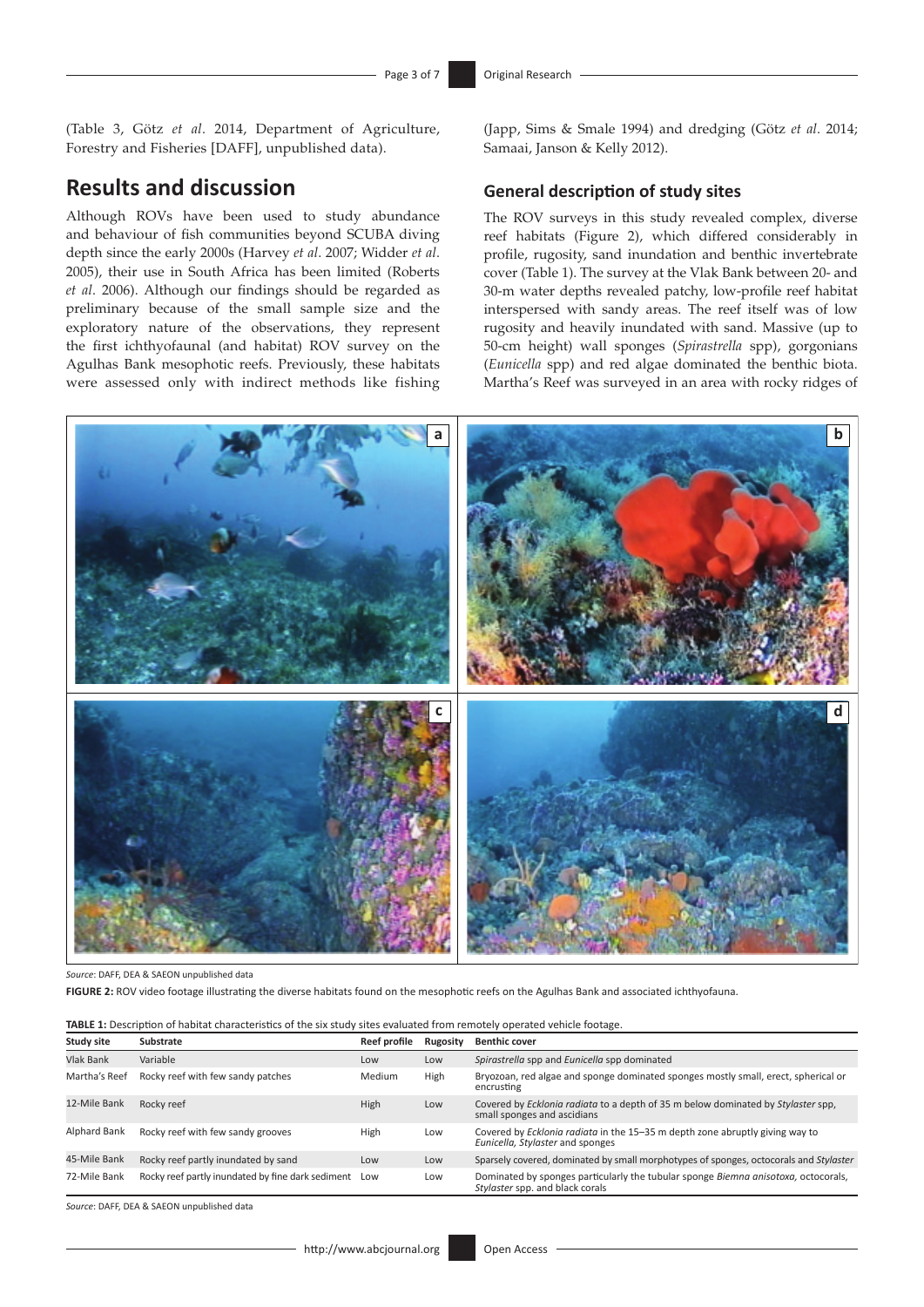medium profile at 30-m depth, with high rugosity and dense benthic growth dominated by bryozoans, red algae and sponges. Sponges were mostly small (>10 cm), erect or spherical but included some encrusting forms.

The survey on the 45-Mile Bank was carried out on extensive, sparsely populated, low-profile reef at 70-m depth, with low rugosity, partly inundated with sand. The benthic fauna comprised morphotypes dominated by *Stylaster nobilis* species (noble coral). The 12-Mile Bank was covered by kelp (*Ecklonia radiata*) at the ROV dive site to a depth below 35 m. The reef was high in profile but low in rugosity. *Stylaster nobilis* and small to massive forms of sponges and ascidians dominated the deeper areas. The steep, conical pinnacles of the Alphard Bank were covered by kelp in the 15- to 35-m depth zone where kelp cover ends abruptly and gives way to gorgonians (*Eunicella* sp.), hydrocorals (*S. nobilis*) and sponges. The site on the 72-Mile Bank was of low profile and low rugosity, and the reef was partly inundated by fine, dark sediment. Benthic growth was sparse, as was expected considering the reduced light penetration at the diving depth of 70 m, and was mostly restricted to delicate gorgonians (*Eunicella* spp), whip corals (possibly *Ctenocella)* and sponges.

#### **Fish behaviour towards ROV**

Few studies have evaluated fish behaviour towards ROVs (Ross & Quattrini 2007). Stoner *et al*. (2008) reviewed behavioural responses to ROVs, which they broadly classified as attraction or avoidance. Responses may not be only species and size specific, but also depend on size, illumination, sound emission and speed of the vehicle. Our findings suggest that most species (68%) behaved neutrally towards the vehicle (Table 2). Positive reaction mostly occurred when sediment and benthic growth were stirred up by downthrusting, attracting omnivorous and herbivorous small

**TABLE 2:** Behavioural response (*O* = neutral, *N* = negative and *P* = positive) to mobile (M) and stationary (S) ROV encountered at Martha's Reef. Number denotes individuals per species encountered during the dives.

| <b>Species</b>        |                | <b>Behaviour</b> |                |      |  |
|-----------------------|----------------|------------------|----------------|------|--|
|                       | 0              | N                | P              |      |  |
| <b>Bank steenbras</b> | $\overline{2}$ | $\mathbf{0}$     | $\mathbf{0}$   | M    |  |
| Blacktail             | $\overline{2}$ | $\Omega$         | $\Omega$       | M, S |  |
| <b>Blue hottentot</b> | $\mathbf{0}$   | $\mathbf{0}$     | 5              | M    |  |
| Cape knifejaw         | $\overline{2}$ | $\Omega$         | 0              | M, S |  |
| Fransmadam            | $\Omega$       | $\Omega$         | $\overline{2}$ | M, S |  |
| Giant yellowtail      | >30            | $\Omega$         | $\Omega$       | M    |  |
| Hottentot             | $\mathbf{0}$   | $\mathbf{0}$     | $\overline{7}$ | M, S |  |
| Janbruin              | $\overline{2}$ | $\Omega$         | $\Omega$       | M, S |  |
| Striped catshark      | $\mathbf{1}$   | $\Omega$         | 0              | M    |  |
| Redfingers            | 3              | $\Omega$         | 0              | M, S |  |
| Red stumpnose         | $\mathbf{0}$   | $\mathbf{0}$     | $\mathbf{1}$   | M    |  |
| Roman                 | $\Omega$       | $\Omega$         | 3              | M, S |  |
| <b>Strepie</b>        | >30            | $\Omega$         | 0              | M    |  |
| Steentjie             | >30            | $\Omega$         | $\Omega$       | M    |  |
| Twotone fingerfin     | 5              | $\mathbf{0}$     | 0              | M, S |  |
| White sea catfish     | $\mathbf{1}$   | 0                | 0              | M    |  |
| Windtoy               | $\mathbf{1}$   | $\Omega$         | $\mathbf{0}$   | M    |  |
| Yellowbelly rockcod   | 0              | $\mathbf{1}$     | 0              | M    |  |
| Zebra                 | $\overline{4}$ | $\Omega$         | 0              | M, S |  |

*Source*: DAFF, DEA & SAEON unpublished data

shoaling species such as fransmadam (*Boopsoidea inornata*) and hottentot seabream (*Pachymetopon blochii*). Only yellowbelly rockcod (*Epinephelus marginatus*) were repelled by the ROV and hid in holes in the reef. These effects need to be taken into account in future surveys, but alternative survey methods have their own inherent bias (Bernard *et al*. 2014; Watson *et al*. 2005).

#### **Species detection**

Species richness and saturation varied considerably among dives (Figure 3). Minimum and maximum time of species saturation was reached at 34 and 133 minutes, respectively, depending on location (Figure 3). Additional deployment of bait tested during two dives shortened the species saturation time (Figure 3b and c). A total of 35 species were detected, with the number per individual site ranging between 9 and 19 species. Overall detection numbers are similar to those of research fishing surveys (Götz *et al*. 2014) and to those reported by the commercial line fishery (30 species reported over 10 years) (Table 3, DAFF unpublished data). Five species were detected solely by ROV, but two could only be identified to genus and family level. Most of the common, resident species were detected (Table 3), and omissions of shoaling species such as horse mackerel (*Trachurus capensis*) and large, solitary chondrichthyans might be ascribed to the short survey time. Although the deployment of bait accelerated species detection (Sink *et al*. 2010), ROV surveys have the added advantage of direct exploration of the seascape and the capability of detecting cryptic species and species that are not attracted to bait.

## **Conclusions**

This survey has shown that ROV-based assessments of the ichthyofauna associated with temperate reefs in South Africa may present an alternative to existing methods and the only one that can directly relate ichthyofaunal observations to the surrounding seafloor environment. Unlike stationary video sampling methods such as BRUV surveys (Cappo *et al*. 2007), ROV surveys allow for a comprehensive inspection of the sampling area. Considering that ROV surveys yielded similar species numbers compared to previous survey methods based on fishing and species accumulation curves compare well with those of BRUV surveys (Cappo *et al*. 2007), this approach is potentially useful where rapid assessments of species diversity within a complex habitat are required.

## **Acknowledgements**

Funding was provided by the Department of Agriculture, Forestry and Fisheries (DAFF), the Department of Environmental Affairs – Oceans and Coasts (DEA–O&C) and the National Research Foundation (Grant Number 80970). The Elwandle Node of the South African Environmental Observation Network (SAEON) also provided assistance. The ROVs were provided by the South African Institute for Aquatic Biodiversity (SAIAB) and through a co-operative research partnership with PetroSA. The officers and crew of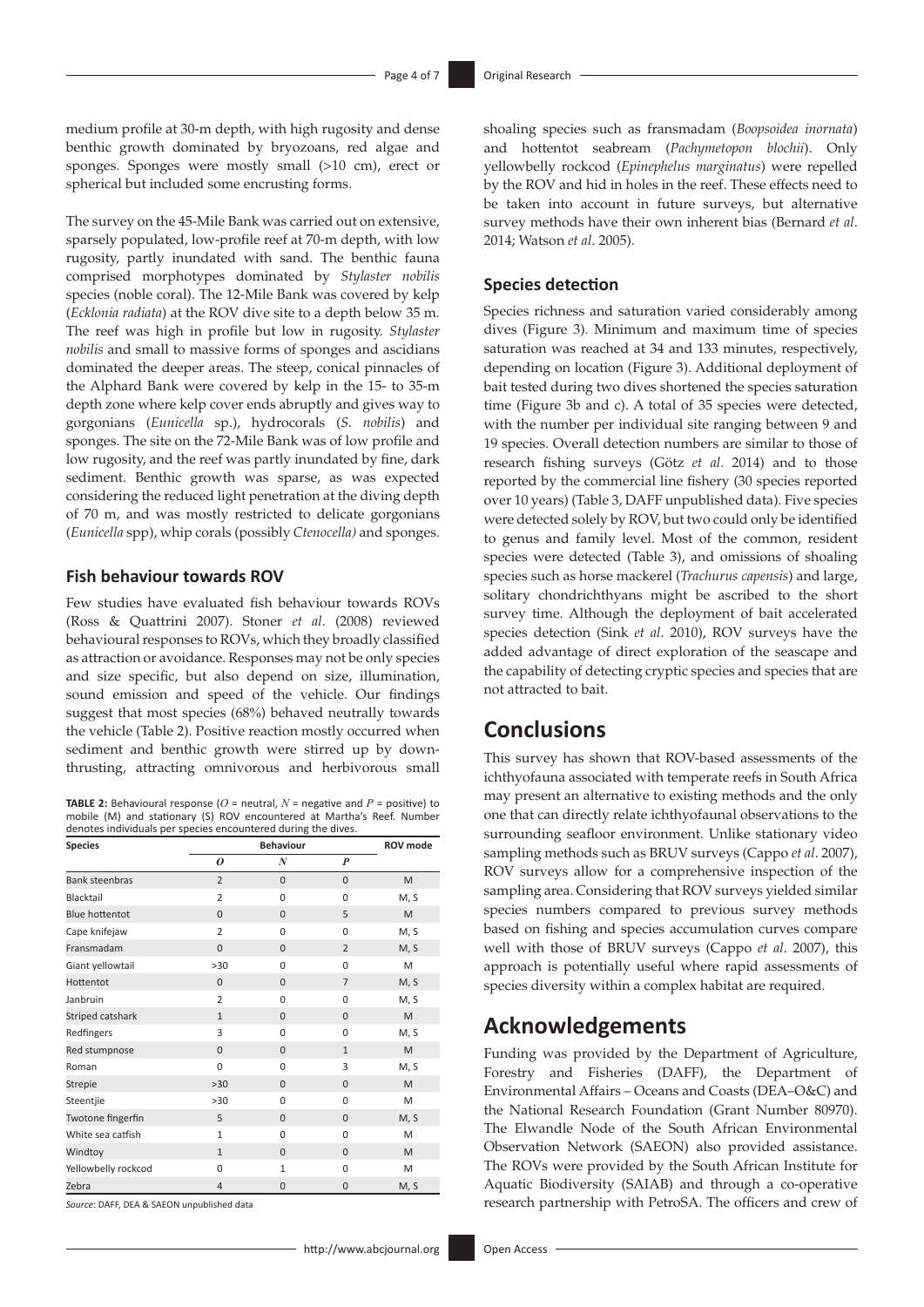

*Source*: DAFF, DEA & SAEON unpublished data

**FIGURE 3:** Species accumulation curves for four ROV dives at (a) Martha's Reef, (b) Vlak Bank, (c) Alphard Bank and (d) 12-Mile Bank. Introduction of bait and termination of the dive are indicated by stippled lines.

| TABLE 3: Presence-absence data for fish reported from research angling (RA), fish traps (FT), underwater visual census (UVC), demersal long lines (LL), remotely operated |  |
|---------------------------------------------------------------------------------------------------------------------------------------------------------------------------|--|
| vehicle (ROV) and commercial catch data from the National Marine Linefish System (NMLS) between 2000 and 2013.                                                            |  |

| <b>Species</b>                                 | <b>RA</b>    | <b>FT</b> | <b>UVC</b> | LL     | <b>ROV</b> | <b>NMLS</b> |
|------------------------------------------------|--------------|-----------|------------|--------|------------|-------------|
| Baardman (Umbrina robinsoni)                   |              |           | $\star$    |        |            |             |
| Bank steenbras (Chirodactylus grandis)         |              |           | $\star$    |        | $\star$    |             |
| Barred fingerfin (Cheilodactylus pixi)         |              |           | $\star$    |        |            |             |
| Black musselcracker (Cymatoceps nasutus)       |              |           |            |        |            |             |
| Blacktail (Diplodus capensis)                  | $\ast$       | $\ast$    | $\ast$     |        | $\ast$     |             |
| Blue hottentot (Pachymetopon aeneum)           |              |           |            |        |            |             |
| Bluefin gurnard (Chelidonichthys kumu)         |              |           |            |        |            |             |
| Cape gurnard (Chelidonichthys capensis)        | 宋            |           |            |        |            |             |
| Cape knifejaw (Oplegnathus conwayi)            |              |           | $\ast$     |        | $\ast$     |             |
| Cape stumpnose (Rhabdosargus holubi)           |              |           | *          |        |            |             |
| Carpenter (Argyrozona argyrozona)              | $\ast$       | $\ast$    | $\ast$     | $\ast$ | $\ast$     |             |
| Clinid (Clinus sp)                             | $\mathbf{z}$ |           |            |        |            |             |
| Congiopodus sp 1                               |              |           |            |        |            |             |
| Copper shark (Carcharhinus brachyurus)         |              |           |            |        |            |             |
| Dageraad (Chrysoblephus cristiceps)            |              |           |            |        |            |             |
| Dark shyshark (Haploblepharus pictus)          |              |           |            |        |            |             |
| Dogfish sp (Squalus sp)                        | $\ast$       | $\ast$    |            |        |            |             |
| Doublesash butterflyfish (Chaetodon marleyi)   |              |           |            |        |            |             |
| Eagle ray (Myliobatis aquila)                  |              |           | $*$        |        |            |             |
| Elephantfish (Callorhinchus capensis)          |              |           |            |        |            |             |
| Elf (Pomatomus saltatrix)                      |              |           |            |        | $\ast$     |             |
| Evileye pufferfish (Amblyrhynchotes honckenii) |              |           | $\ast$     |        |            |             |
| Fransmadam (Boopsoidea inornata)               | 希            | $\ast$    | $\ast$     |        |            |             |
| Galjoen (Dichistius capensis)                  |              |           | $\ast$     |        |            |             |
| <b>Geelbek (Atractoscion aequidens)</b>        |              |           |            |        |            |             |
| Goldi (Callanthias legras)                     |              |           |            |        |            |             |
| Hakes (Merluccius spp)                         |              |           |            |        |            |             |
| Hottentot (Pachymetopon blochii)               |              | ş         |            |        |            |             |

Table 3 continues on the next page  $\rightarrow$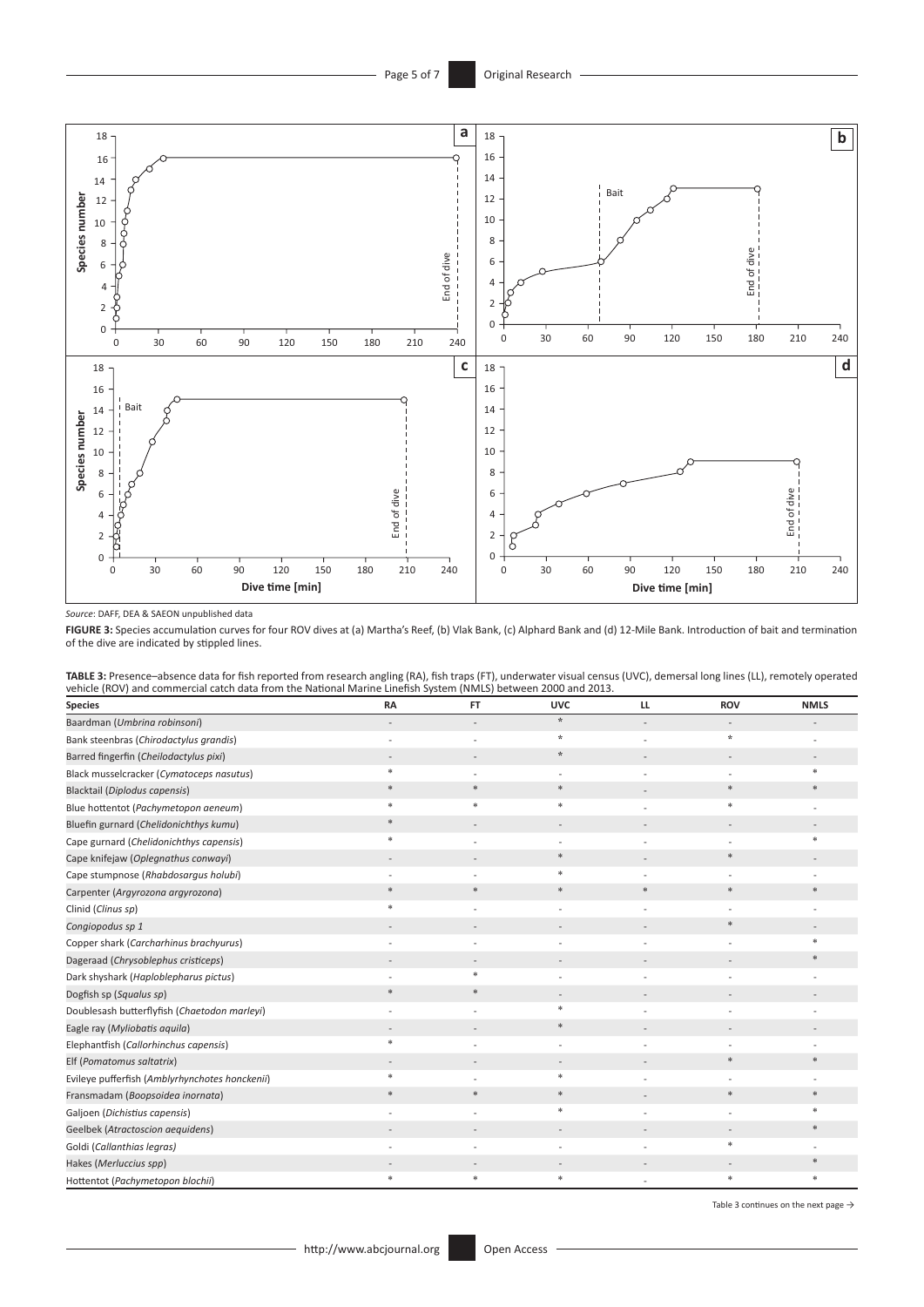| TABLE 3: (Continues) Presence-absence data for fish reported from research angling (RA), fish traps (FT), underwater visual census (UVC), demersal long lines (LL), |  |
|---------------------------------------------------------------------------------------------------------------------------------------------------------------------|--|
| remotely operated vehicle (ROV) and commercial catch data from the National Marine Linefish System (NMLS) between 2000 and 2013.                                    |  |

| <b>Species</b>                                   | RA     | FT             | <b>UVC</b> | ш              | <b>ROV</b>     | <b>NMLS</b> |
|--------------------------------------------------|--------|----------------|------------|----------------|----------------|-------------|
| Jacopever (Helicolenus dactylopterus)            |        | $\ast$         |            |                | $\ast$         |             |
| Janbruin (Gymnocrotaphus curvidens)              |        |                | $\ast$     |                | $\ast$         |             |
| Kob (Argyrosomus spp)                            |        |                |            |                |                | $\ast$      |
| Koester (Acanthistius sebastoides)               | $\ast$ | $\overline{a}$ | $\ast$     | $\overline{a}$ | $\overline{a}$ |             |
| Leopard catshark (Poroderma pantherinum)         | *      | $\ast$         |            | $\ast$         | $\ast$         |             |
| Maasbanker (Trachurus capensis)                  | $\ast$ | $\ast$         |            |                |                |             |
| Mackerel (Scomber japonicus)                     |        |                |            |                |                |             |
| Moustache rockcod (Epinephelus chabaudi)         | 举      | *              |            |                |                |             |
| Olive grunter (Pomadasys olivaceus)              | $\ast$ | $\ast$         |            |                |                |             |
| Panga (Pterogymnus laniarius)                    | $\ast$ | *              |            |                | $\ast$         | $\ast$      |
| Puffadder shyshark (Haploblepharus edwardsii)    |        |                |            |                |                |             |
| Ragged-tooth shark (Carcharias taurus)           |        |                |            |                |                | $\ast$      |
| Red steenbras (Petrus rupestris)                 |        | $\ast$         | $\ast$     |                | $\ast$         |             |
| Red stumpnose (Chrysoblephus gibbiceps)          | 宋      | $\ast$         | $\ast$     |                | $\ast$         | $\ast$      |
| Redfingers (Cheilodactylus fasciatus)            |        |                |            |                |                |             |
| Roman (Chrysoblephus laticeps)                   | $\ast$ | $\ast$         | $\ast$     | L,             | $\ast$         | $\ast$      |
| Sandsoldier (Pagellus belottii natalensis)       |        |                |            |                |                |             |
| Santer (Cheimerius nufar)                        | $\ast$ | $\ast$         | *          |                |                | *           |
| Scorpionidae sp 1                                |        |                |            |                | $\ast$         |             |
| Seventy-four seabream (Polysteganus undulosus)   | 未      | $\overline{a}$ | ÷,         | ÷,             |                |             |
| Shortnose spiny dogfish (Squalus megalops)       | $\ast$ | $\ast$         |            | ∗              |                | *           |
| Short-tail stingray (Dasyatis brevicaudata)      |        |                | *          |                | *              |             |
| Sixgill shark (Hexanchus griseus)                |        |                |            | $\ast$         |                |             |
| Slinger (Chrysoblephus puniceus)                 |        |                |            |                |                | $\ast$      |
| Smooth-hound (Mustelus mustelus)                 | $\ast$ | $\ast$         | $\ast$     | $\ast$         | $\ast$         | $\ast$      |
| Snoek (Thyrsites atun)                           | $\ast$ |                |            |                |                |             |
| Soupfin shark (Galeorhinus galeus)               | $\ast$ |                | $\ast$     | $\ast$         | $\ast$         | $\ast$      |
| Spearnose skate (Rostroraja alba)                |        |                |            | $\ast$         |                |             |
| Spotted gullyshark (Triakis megalopterus)        | $\ast$ | $\ast$         | $\ast$     |                |                | ×           |
| Spotted sevengill shark (Notorynchus cepedianus) |        |                |            |                | $\ast$         | $\ast$      |
| Spotted skate (Raja straeleni)                   |        |                |            | $\ast$         |                |             |
| Steentjie (Spondyliosoma emarginatum)            | $\ast$ | $\ast$         | $\ast$     |                | *              | *           |
| Strepie (Sarpa salpa)                            |        | $\ast$         | $\ast$     |                | $\ast$         |             |
| Striped catshark (Poroderma africanum)           | $\ast$ | $\ast$         | $\ast$     | $\ast$         | $\ast$         |             |
| Twotone fingerfin (Chirodactylus brachydactylus) |        |                | $\ast$     |                | $\ast$         |             |
| White seacatfish (Galeichthys feliceps)          | *      | *              |            |                |                |             |
| White stumpnose (Rhabdosargus globiceps)         | $\ast$ | $\ast$         | $*$        |                | $*$            | $\ast$      |
| Whitespotted smooth-hound (Mustelus palumbes)    | $\ast$ | $\ast$         |            | $\ast$         |                |             |
| Windtoy (Spicara axillaris)                      |        |                |            |                | $\ast$         |             |
| Wreck fish (Polyprion americanus)                |        | $\overline{a}$ |            | $\overline{a}$ | ∗              |             |
| Yellowbelly rockcod (Epinephelus marginatus)     |        |                | $\ast$     |                | $*$            |             |
| Yellowspotted catshark (Scyliorhinus capensis)   | $\ast$ | $\ast$         |            |                |                |             |
| Yellowtail (Seriola lalandi)                     | $\ast$ |                | $\ast$     |                | $\ast$         | $*$         |
| Zebra (Diplodus hottentotus)                     | $\ast$ |                | *          |                | $\ast$         | *           |
| <b>Total</b>                                     | 40     | 29             | 35         | 11             | 36             | 30          |

*Source*: comparative data – DAFF, unpublished data

the Seacor Achiever and RV Ellen Khuzwayo are thanked for their cooperation, support and patience despite bad weather.

#### **Competing interests**

The authors declare that they have no financial or personal relationships, which may have inappropriately influenced them in writing this article.

#### **Authors' contributions**

S.K. was the project leader; A.G. was responsible for project design. S.K., A.G., T.S. and C.W. participated on the survey. S.K, A.G. and T.S. were the ROV pilots. T.S. and K.S. made conceptual contributions and M.M. viewed, collated and analysed the data from all the video footage. M.M also identified all the fish species and drafted the manuscript. A.G. and S.K. performed all the calculations.

## **References**

Assis, J., Claro, B., Ramos, A., Boavida, J. & Serrão, E.A., 2013, 'Performing fish counts<br>with a wide-angle camera, a promising approach reducing divers' limitations',<br>Journal of Experimental Marine Biology and Ecology 44

Bernard, A.T.F., Götz, A., Parker, D., Heyns, E., Halse, S., Riddin, N.A. *et al.*, 2014, 'New possibilities for research on reef fish across the continental shelf of South Africa', South Africa', and of Science 110, 9–10.